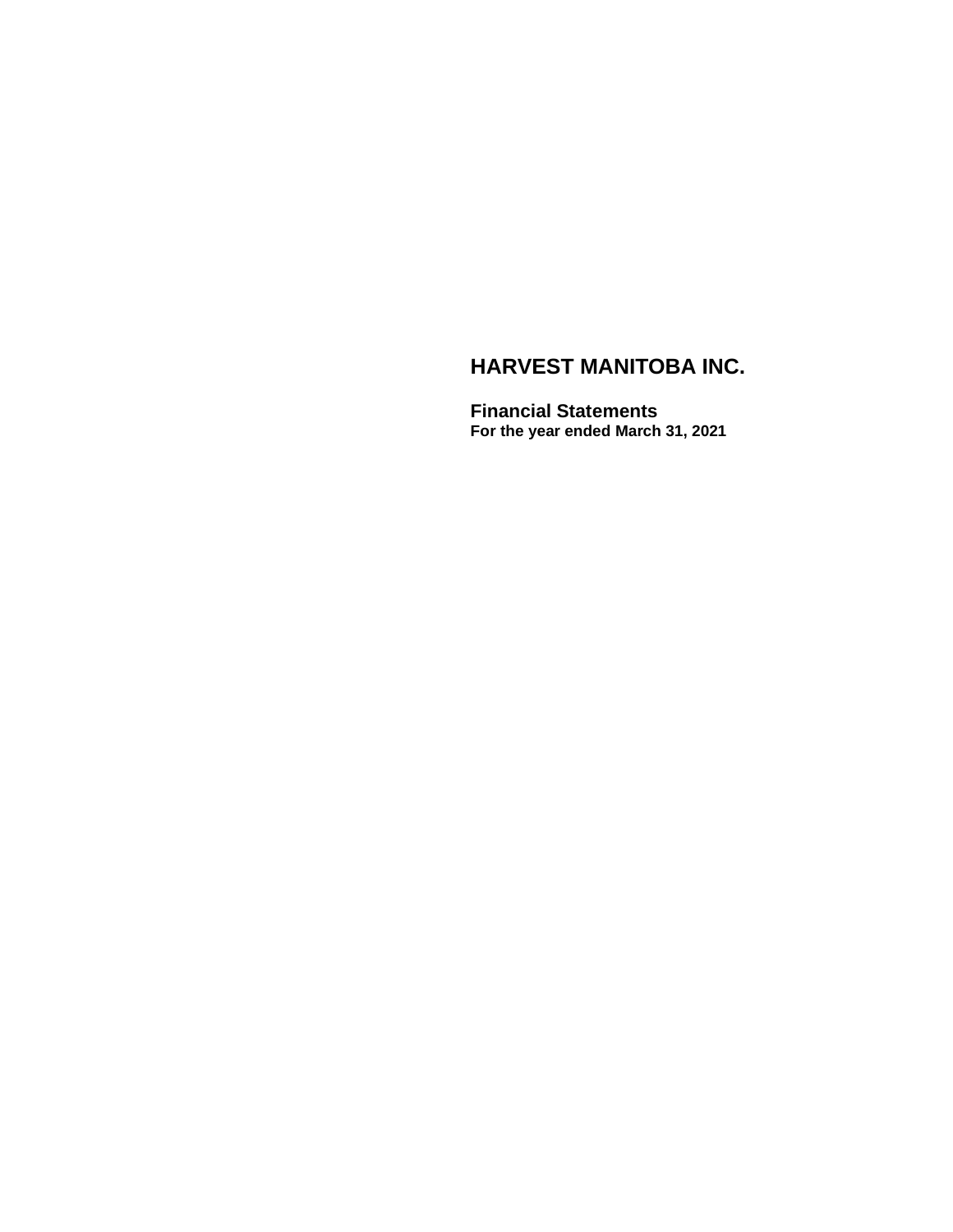# **HARVEST MANITOBA INC.**

# **Financial Statements**

**For the year ended March 31, 2021**

|                                        | <b>Contents</b> |
|----------------------------------------|-----------------|
| <b>Independent Auditor's Report</b>    | $\mathbf{2}$    |
| <b>Financial Statements</b>            |                 |
| <b>Statement of Financial Position</b> | 4               |
| <b>Statement of Operations</b>         | 5               |
| Statement of Changes in Net Assets     | 6               |
| <b>Statement of Cash Flows</b>         | 7               |
| Notes to Financial Statements          | 8               |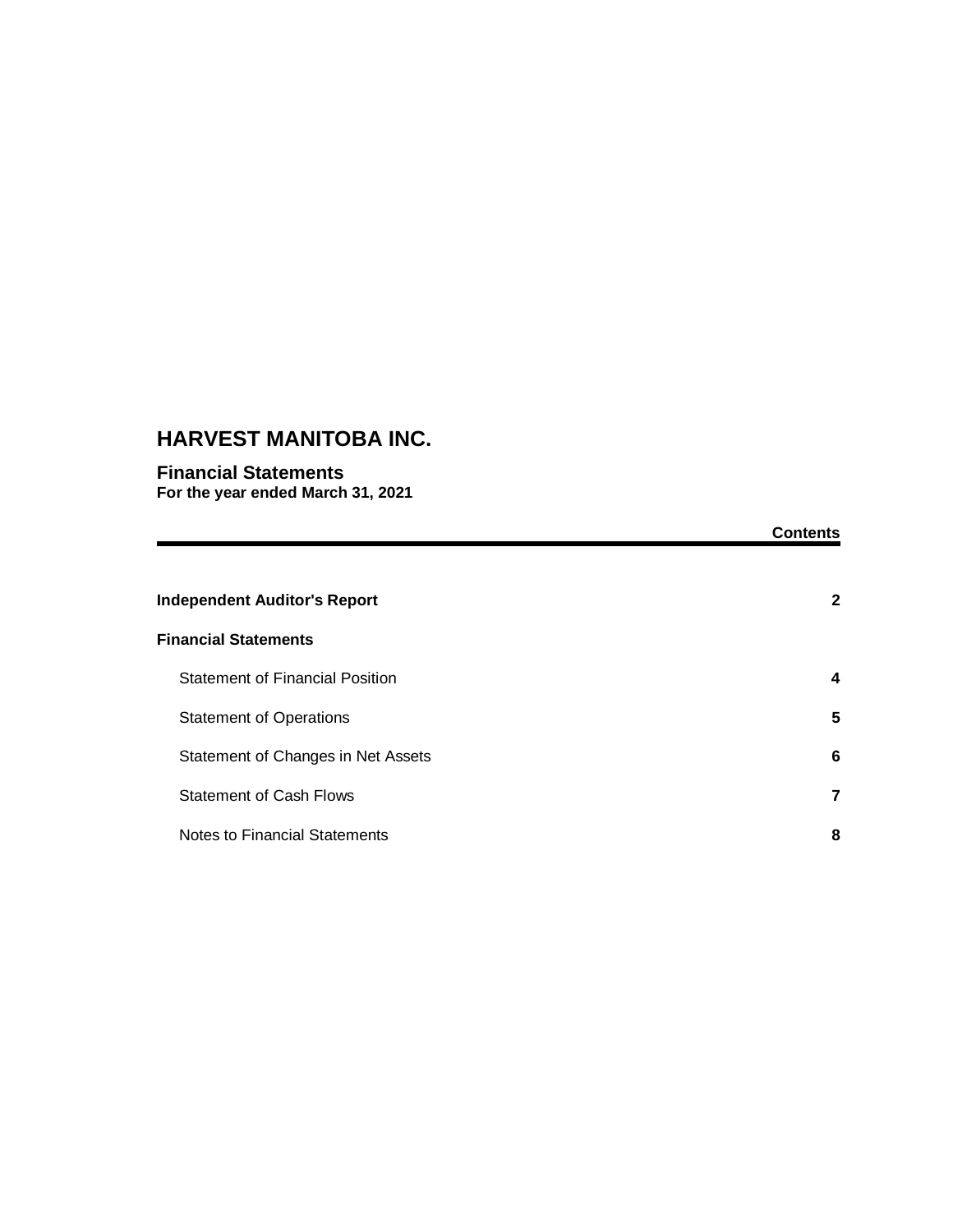

Tel.: 204 956 7200 Fax.: 204 926 7201 Toll Free: 800 268 3337 www.bdo.ca

BDO Canada LLP 201 Portage Avenue - 26<sup>th</sup> Floor Winnipeg MB R3B 3K6 Canada

### **Independent Auditor's Report**

**To the Board of Directors of Harvest Manitoba Inc.**

#### **Qualified Opinion**

We have audited the financial statements of **Harvest Manitoba Inc.** (the "Organization"), which comprise the statement of financial position as at March 31, 2021, and the statement of operations, the statement of changes in net assets and the statement of cash flows for the year then ended, and notes to the financial statements, including a summary of significant accounting policies.

In our opinion, except for the possible effects of the matter described in the *Basis for Qualified Opinion* section of our report, the accompanying financial statements present fairly, in all material respects, the financial position of the Organization as at March 31, 2021, and the results of its operations and its cash flows for the year then ended in accordance with Canadian accounting standards for not-for-profit organizations.

#### **Basis for Qualified Opinion**

In common with many charitable organizations, the Organization derives revenue from cash donations and fundraising activities the completeness of which is not susceptible to satisfactory audit verification. Accordingly verification of these revenues was limited to the amounts recorded in the records of the Organization. Therefore, we were not able to determine whether any adjustments might be necessary to donations and fundraising events revenue, excess of revenue over expenses, and cash flows from operations for the year ended March 31, 2021, current assets as at March 31, 2021, and net assets as at April 1, 2020 and March 31, 2021. Our audit opinion on the financial statements for the year ended March 31, 2020 was modified accordingly because of the possible effects of this limitation in scope.

We conducted our audit in accordance with Canadian generally accepted auditing standards. Our responsibilities under those standards are further described in the *Auditor's Responsibilities for the Audit of the Financial Statements* section of our report. We are independent of the Organization in accordance with the ethical requirements that are relevant to our audit of the financial statements in Canada, and we have fulfilled our other ethical responsibilities in accordance with these requirements. We believe that the audit evidence we have obtained is sufficient and appropriate to provide a basis for our qualified opinion.

**Responsibilities of Management and Those Charged with Governance for the Financial Statements**

Management is responsible for the preparation and fair presentation of these financial statements in accordance with Canadian accounting standards for not-for-profit organizations, and for such internal control as management determines is necessary to enable the preparation of financial statements that are free from material misstatement, whether due to fraud or error.

In preparing the financial statements, management is responsible for assessing the Organization's ability to continue as a going concern, disclosing, as applicable, matters related to going concern and using the going concern basis of accounting unless management either intends to liquidate the Organization or to cease operations, or has no realistic alternative but to do so.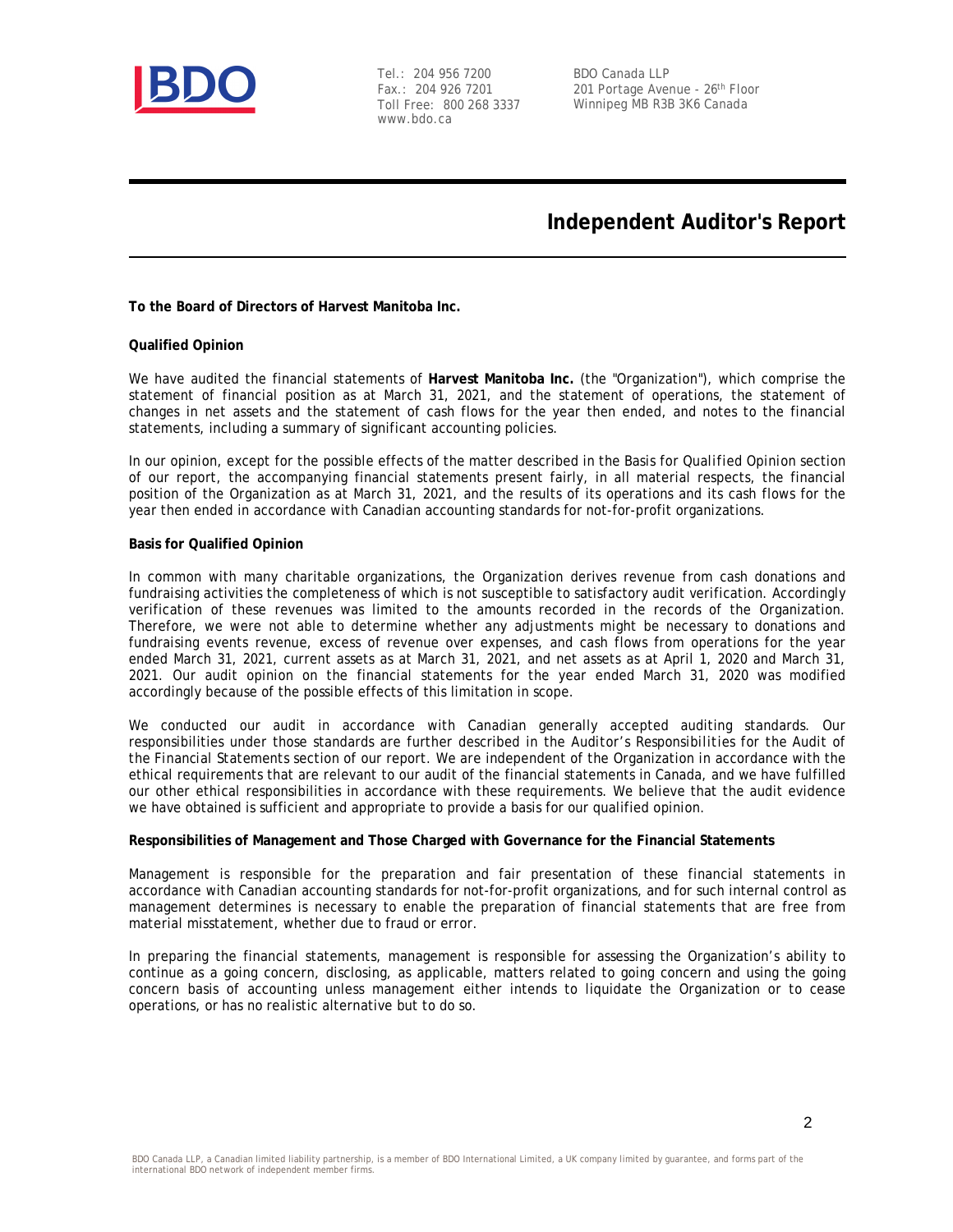

Those charged with governance are responsible for overseeing the Organization's financial reporting process.

**Auditor's Responsibilities for the Audit of the Financial Statements**

Our objectives are to obtain reasonable assurance about whether the financial statements as a whole are free from material misstatement, whether due to fraud or error, and to issue an auditor's report that includes our opinion. Reasonable assurance is a high level of assurance, but is not a guarantee that an audit conducted in accordance with Canadian generally accepted auditing standards will always detect a material misstatement when it exists. Misstatements can arise from fraud or error and are considered material if, individually or in the aggregate, they could reasonably be expected to influence the economic decisions of users taken on the basis of these financial statements.

As part of an audit in accordance with Canadian generally accepted auditing standards, we exercise professional judgment and maintain professional skepticism throughout the audit. We also:

- · Identify and assess the risks of material misstatement of the financial statements, whether due to fraud or error, design and perform audit procedures responsive to those risks, and obtain audit evidence that is sufficient and appropriate to provide a basis for our opinion. The risk of not detecting a material misstatement resulting from fraud is higher than for one resulting from error, as fraud may involve collusion, forgery, intentional omissions, misrepresentations, or the override of internal control.
- · Obtain an understanding of internal control relevant to the audit in order to design audit procedures that are appropriate in the circumstances, but not for the purpose of expressing an opinion on the effectiveness of the Organization's internal control.
- · Evaluate the appropriateness of accounting policies used and the reasonableness of accounting estimates and related disclosures made by management.
- Conclude on the appropriateness of management's use of the going concern basis of accounting and, based on the audit evidence obtained, whether a material uncertainty exists related to events or conditions that may cast significant doubt on the Organization's ability to continue as a going concern. If we conclude that a material uncertainty exists, we are required to draw attention in our auditor's report to the related disclosures in the financial statements or, if such disclosures are inadequate, to modify our opinion. Our conclusions are based on the audit evidence obtained up to the date of our auditor's report. However, future events or conditions may cause the Organization to cease to continue as a going concern.
- · Evaluate the overall presentation, structure and content of the financial statements, including the disclosures, and whether the financial statements represent the underlying transactions and events in a manner that achieves fair presentation.

We communicate with those charged with governance regarding, among other matters, the planned scope and timing of the audit and significant audit findings, including any significant deficiencies in internal control that we identify during our audit.

# BDO Canada LLP

Chartered Professional Accountants

Winnipeg, Manitoba June 17, 2021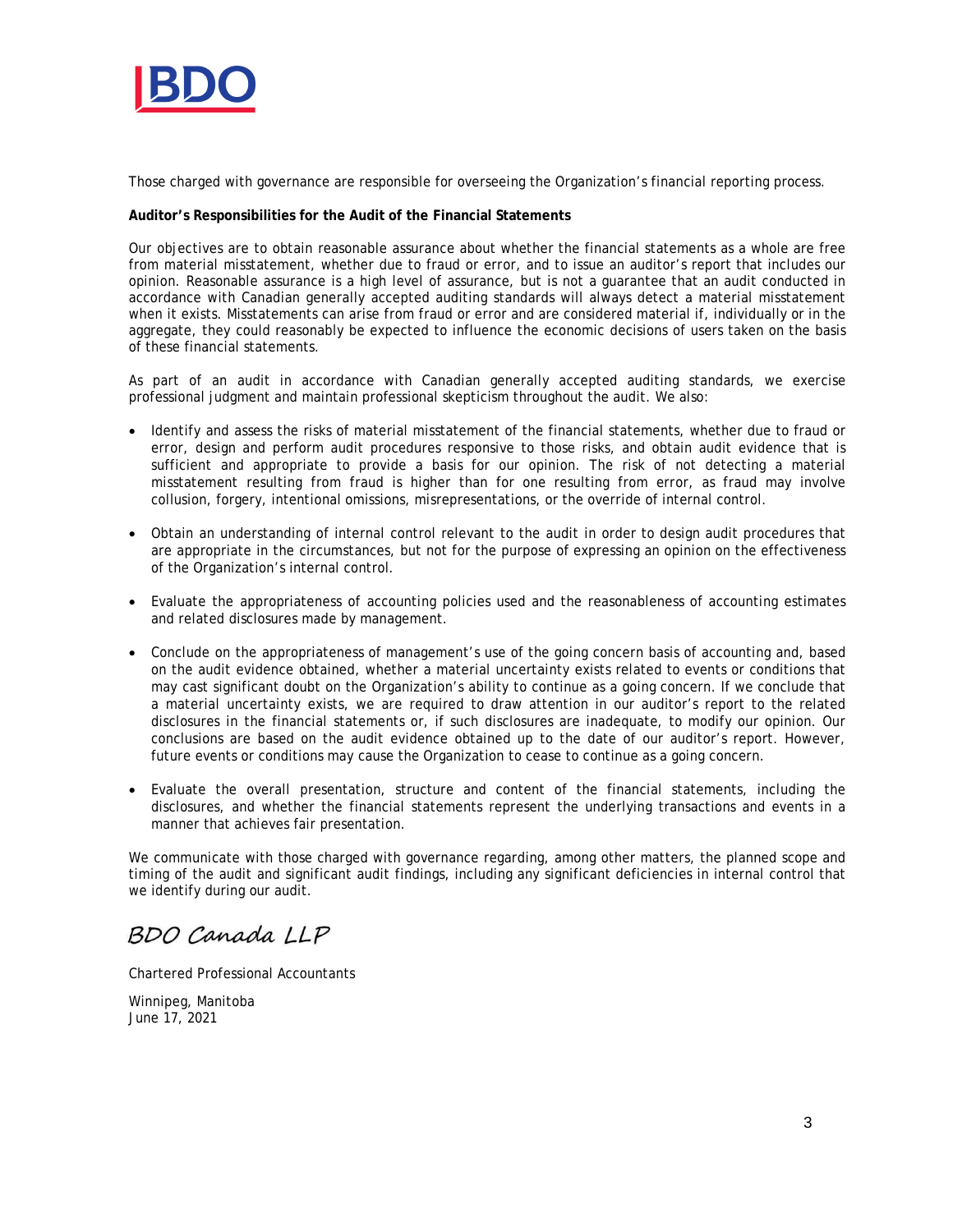## **HARVEST MANITOBA INC. Statement of Financial Position**

| As at March 31                                                                                                         | 2021                                             | 2020                                          |
|------------------------------------------------------------------------------------------------------------------------|--------------------------------------------------|-----------------------------------------------|
| <b>Assets</b>                                                                                                          |                                                  |                                               |
| <b>Current Assets</b><br>Cash and bank<br>Restricted cash and bank (Note 5)<br>Accounts receivable<br>Prepaid expenses | \$<br>5,486,609<br>821,323<br>98,441<br>344,303  | \$<br>667,606<br>888,321<br>76,826<br>179,979 |
| <b>Investments (Note 3)</b>                                                                                            | 6,750,676<br>25,380                              | 1,812,732<br>25,145                           |
| <b>Restricted cash and bank (Note 8)</b>                                                                               | 1,680,000                                        | 500,000                                       |
| Capital assets (Note 4)                                                                                                | 5,740,227                                        | 5,285,658                                     |
|                                                                                                                        | \$14,196,283                                     | \$<br>7,623,535                               |
| <b>Liabilities and Net Assets</b><br><b>Current Liabilities</b>                                                        |                                                  |                                               |
| Accounts payable and accrued liabilities<br>Deferred contributions (Note 5)                                            | \$<br>268,236<br>821,323                         | \$<br>240,236<br>888,321                      |
|                                                                                                                        | 1,089,559                                        | 1,128,557                                     |
| Deferred contributions related to capital assets (Note 6)                                                              | 4,253,479                                        | 4,197,303                                     |
|                                                                                                                        | 5,343,038                                        | 5,325,860                                     |
| <b>Net Assets</b><br>Unrestricted<br>Restricted for Stabilization (Note 8)<br>Invested in capital assets               | 5,686,497<br>1,680,000<br>1,486,748<br>8,853,245 | 492,486<br>700,000<br>1,105,189<br>2,297,675  |
|                                                                                                                        | \$14,196,283                                     | \$<br>7,623,535                               |

Approved on behalf of the Board of Directors:

 $\mathcal{O}$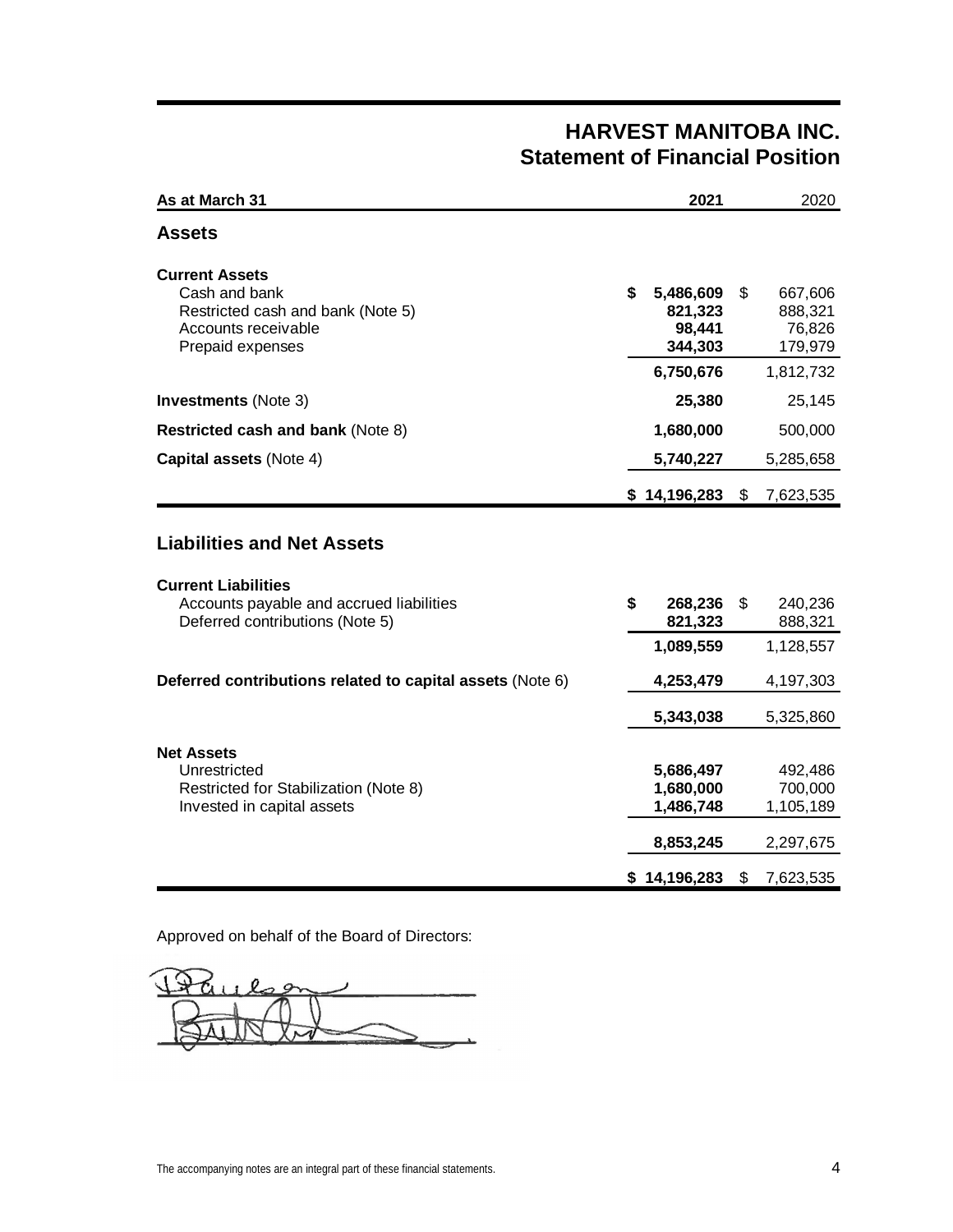## **HARVEST MANITOBA INC. Statement of Operations**

| For the year ended March 31                               |    | 2021       | 2020            |
|-----------------------------------------------------------|----|------------|-----------------|
| Revenue                                                   |    |            |                 |
| Contributions related to capital assets (Note 6)          | \$ | 323,870    | \$<br>299,076   |
| Donations                                                 |    |            |                 |
| Unrestricted                                              |    | 9,982,195  | 2,685,663       |
| In-kind                                                   |    | 493,667    | 387,201         |
| Restricted for Breakfast2Go (Note 5)                      |    | 186,288    | 93,500          |
| Restricted for First Steps (Note 5)                       |    | 179,744    | 105,207         |
| <b>Fundraising events</b>                                 |    | 597,712    | 693,149         |
| Grants                                                    |    | 465,218    | 167,174         |
| Investment income and other                               |    | 44,417     | 21,130          |
|                                                           |    | 12,273,111 | 4,452,100       |
|                                                           |    |            |                 |
| <b>Expenses</b>                                           |    |            |                 |
| Board                                                     |    | 1,808      | 16,572          |
| Breakfast2Go                                              |    | 186,288    | 93,500          |
| Community engagement                                      |    | 2,692      | 16,583          |
| <b>First Steps</b>                                        |    | 179,744    | 105,207         |
| Food distribution                                         |    | 2,603,759  | 1,521,984       |
| Fundraising                                               |    | 354,653    | 195,491         |
| Salaries and benefits                                     |    | 1,864,057  | 2,065,016       |
| Support services                                          |    | 487,600    | 389,370         |
| <b>Volunteer services</b>                                 |    | 36,940     | 66,973          |
|                                                           |    | 5,717,541  | 4,470,696       |
| Excess (deficiency) of revenue over expenses for the year | S. | 6,555,570  | \$<br>(18, 596) |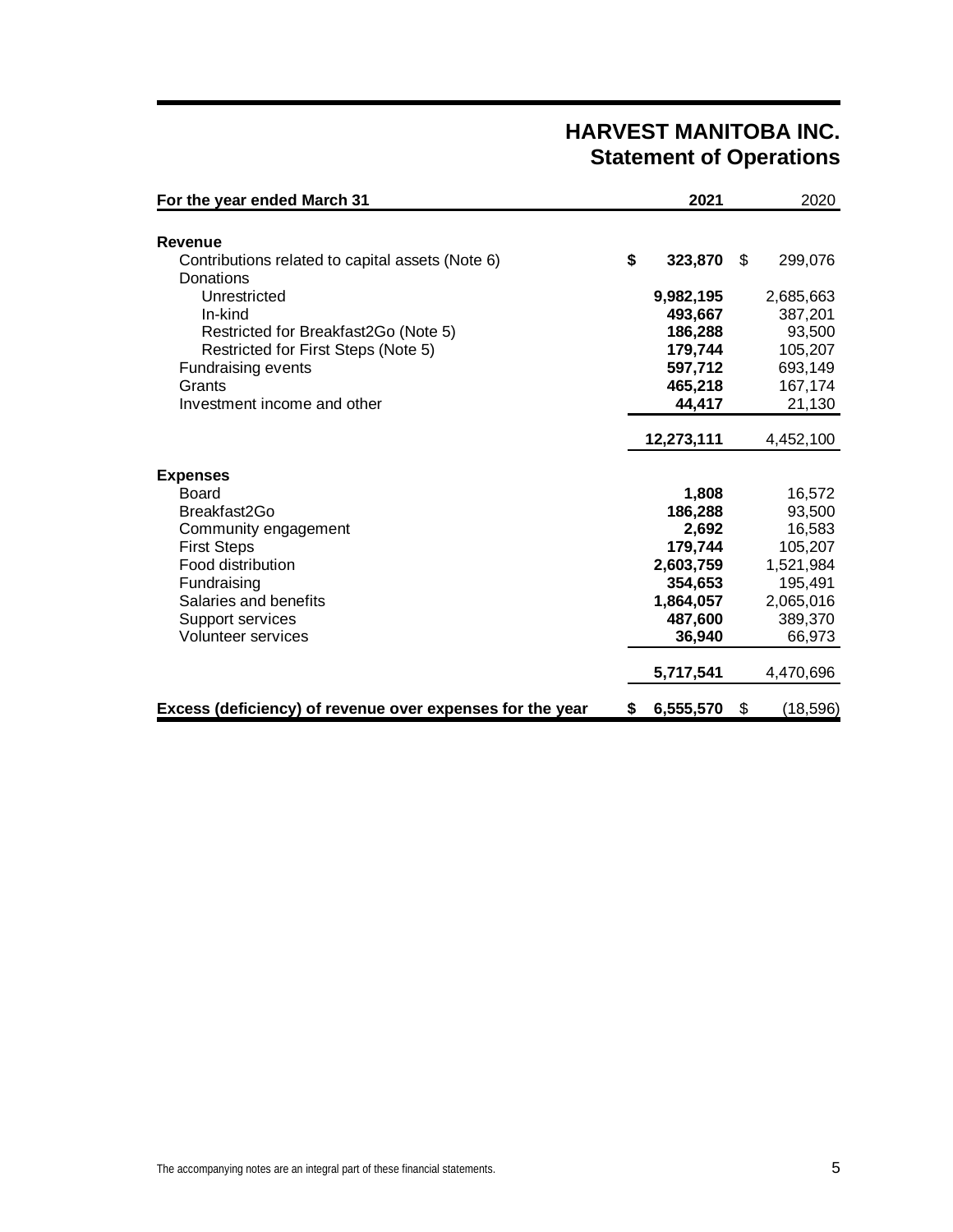## **HARVEST MANITOBA INC. Statement of Changes in Net Assets**

| For the year ended March 31                                                                                                |    |                                   |   |                                        |    |                                        |    | 2021      |    | 2020      |
|----------------------------------------------------------------------------------------------------------------------------|----|-----------------------------------|---|----------------------------------------|----|----------------------------------------|----|-----------|----|-----------|
|                                                                                                                            |    | <b>Unrestricted</b>               |   | <b>Internally</b><br><b>Restricted</b> |    | Invested in<br>(Note 8) Capital Assets |    | Total     |    | Total     |
| <b>Net assets, beginning of year</b>                                                                                       | S  | 492,486                           | S | 700,000                                | \$ | 1,105,189                              | \$ | 2,297,675 | S. | 2,316,271 |
| Excess (deficiency) of<br>revenue over<br>expenses for the year                                                            |    | 6,641,961                         |   |                                        |    | (86, 391)                              |    | 6,555,570 |    | (18, 596) |
| <b>Interfund Transfers</b><br>Board transfer<br>Acquisition of capital assets<br>Proceeds on disposal<br>of capital assets |    | (980,000)<br>(500, 463)<br>32,513 |   | 980,000                                |    | 500,463<br>(32, 513)                   |    |           |    |           |
| Net assets, end of year                                                                                                    | S. | 5,686,497                         | S | 1,680,000                              | S  | 1,486,748                              | S. | 8,853,245 | S  | 2,297,675 |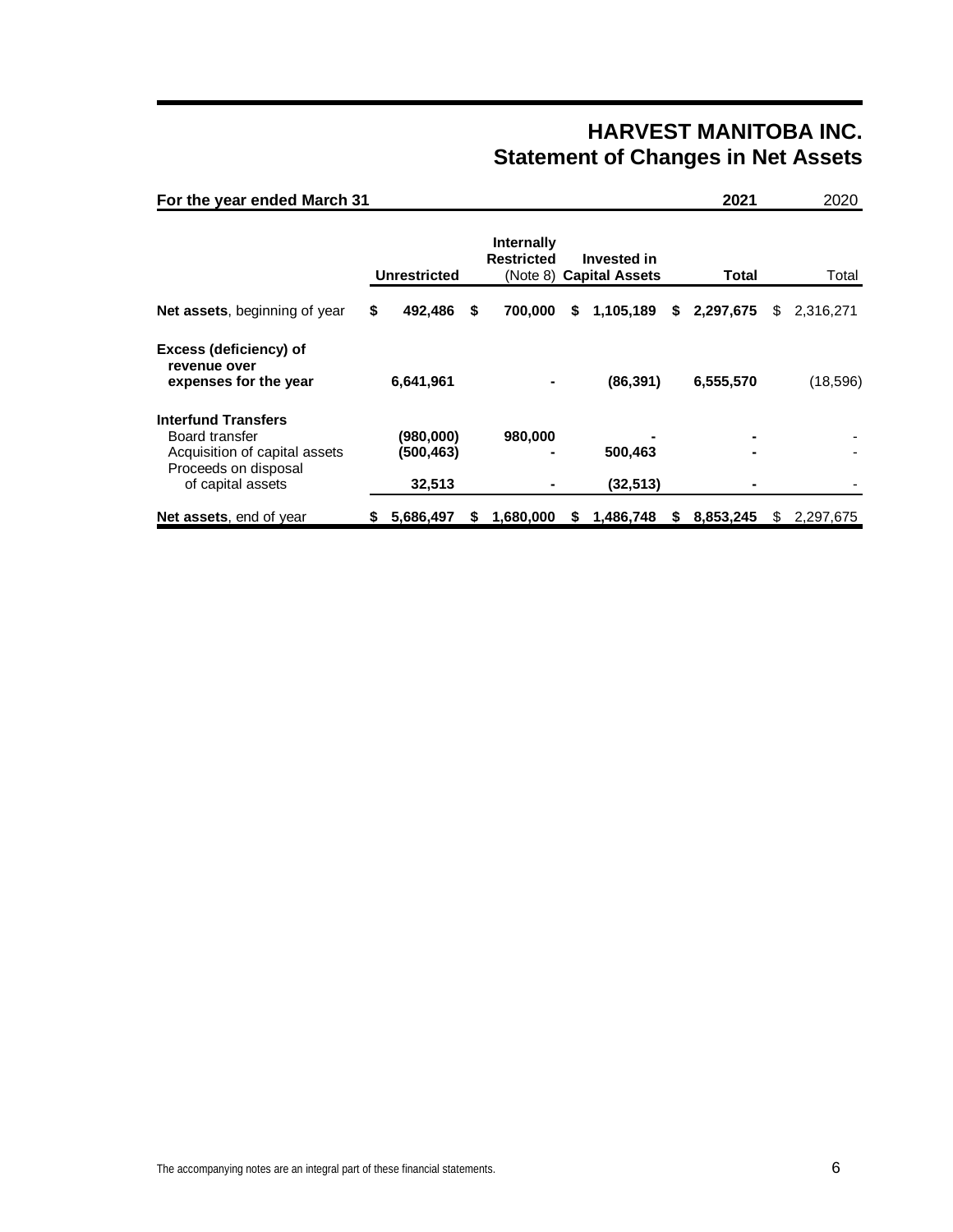## **HARVEST MANITOBA INC. Statement of Cash Flows**

| For the year ended March 31                               |    | 2021          |                           | 2020       |
|-----------------------------------------------------------|----|---------------|---------------------------|------------|
|                                                           |    |               |                           |            |
| <b>Cash Flows from Operating Activities</b>               |    |               |                           |            |
| Excess (deficiency) of revenue over expenses for the year | \$ | 6,555,570     | $\boldsymbol{\mathsf{S}}$ | (18, 596)  |
| Adjustments for items not affecting cash                  |    |               |                           |            |
| Amortization of capital assets                            |    | 418,022       |                           | 369,149    |
| Deferred contributions related to capital assets          |    | (323, 870)    |                           | (299, 076) |
| Gain on disposal of capital assets                        |    | (7, 761)      |                           | (800)      |
| Compounded interest on investments                        |    | (235)         |                           | (305)      |
|                                                           |    | 6,641,726     |                           | 50,372     |
| Changes in non-cash operating working capital balances    |    |               |                           |            |
| Accounts receivable                                       |    | (21, 615)     |                           | 21,021     |
| Prepaid expenses and deposits                             |    | (164, 324)    |                           | 22,909     |
| Accounts payable and accrued liabilities                  |    | 28,000        |                           | 104,134    |
| Deferred contributions                                    |    | (66,998)      |                           | 157,700    |
|                                                           |    | 6,416,789     |                           | 356,136    |
| <b>Cash Flows from Investing Activities</b>               |    |               |                           |            |
| Acquisition of capital assets                             |    | (897, 343)    |                           | (148, 753) |
| Proceeds from disposal of capital assets                  |    | 32,513        |                           | 800        |
|                                                           |    |               |                           |            |
|                                                           |    | (864, 830)    |                           | (147,953)  |
| <b>Cash Flows from Financing Activities</b>               |    |               |                           |            |
| Contributions related to capital assets acquisition       |    | 380,046       |                           | 185,587    |
| Change in restricted cash and bank                        |    | (1, 113, 002) |                           | 42,300     |
|                                                           |    |               |                           |            |
|                                                           |    | (732, 956)    |                           | 227,887    |
| Net increase in cash and bank during the year             |    | 4,819,003     |                           | 436,070    |
| Cash and bank, beginning of year                          |    | 667,606       |                           | 231,536    |
| Cash and bank, end of year                                | S. | 5,486,609     | \$                        | 667,606    |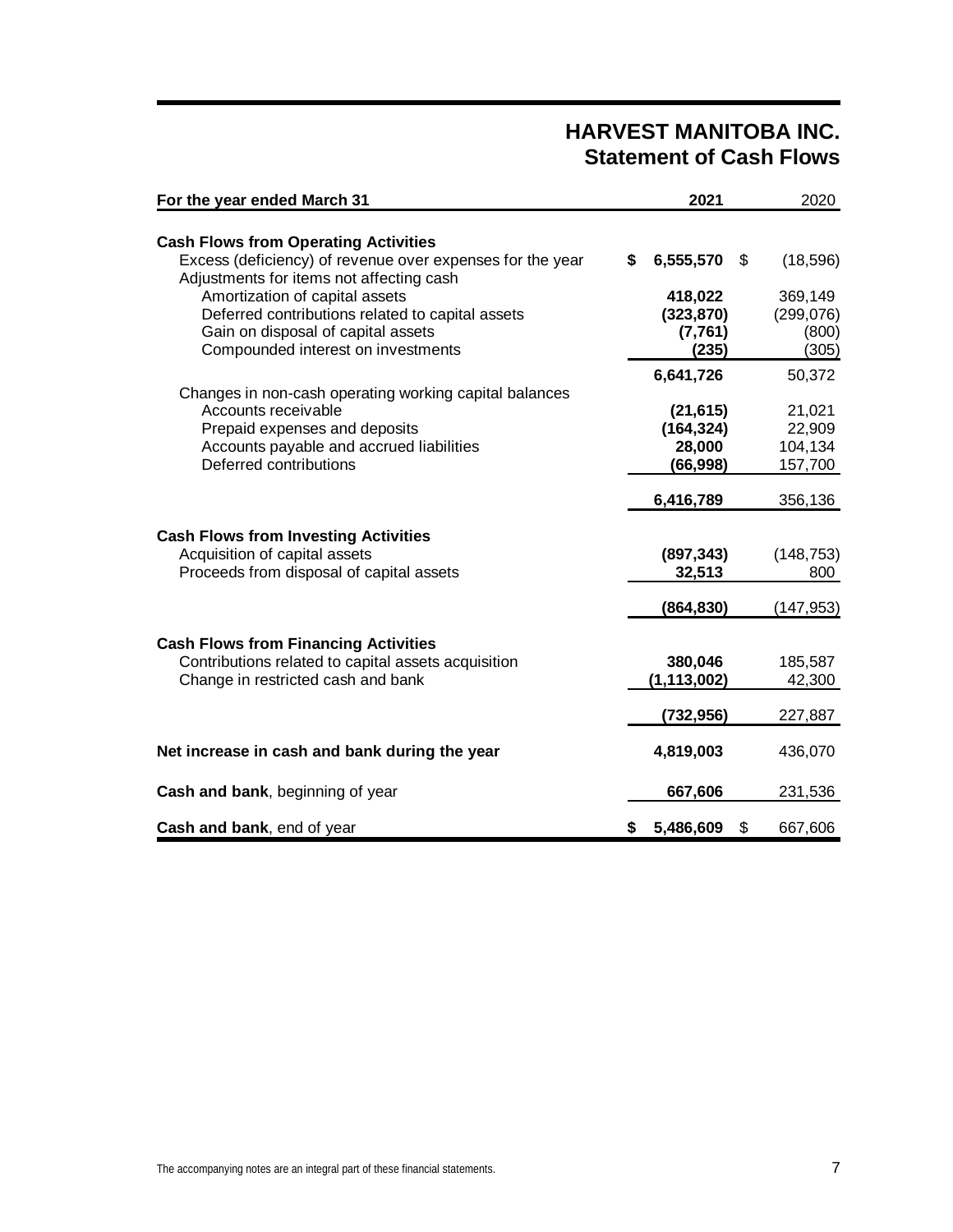#### **For the year ended March 31, 2021**

### **1. Nature of Operations**

Harvest Manitoba Inc. (the "Organization") has as its vision working together towards a healthier future for all where no Manitoban goes hungry. The Organization has as its mission to reduce food insecurity by collecting and distributing food, providing client-centred long term solutions, and advocating and informing.

The Organization is incorporated under The Corporations Act in Manitoba as a not-for-profit organization and is a registered charity under the Income Tax Act.

#### **2. Summary of Significant Accounting Policies**

#### a. Basis of Accounting

The financial statements have been prepared in accordance with Canadian accounting standards for not-for-profit organizations.

#### b. Revenue Recognition

The Organization follows the deferral method of accounting for contributions. Restricted contributions including grants and donations are recognized as revenue in the year in which the related expenses are incurred. Unrestricted contributions are recognized as revenue when received or receivable if the amount to be received can be reasonably estimated and collection is reasonably assured.

Externally restricted contributions for the acquisition of capital assets having limited lives are recorded as deferred contributions in the period in which they are received or receivable. Deferred contributions related to capital assets are recognized as revenue in the periods in which the related amortization expense of the funded capital asset is recorded.

Restricted investment income is recognized as revenue in the year in which the related expenses are incurred. Unrestricted investment income is recognized as revenue when earned.

Donations-in-kind are recognized as revenue when received or receivable and measured based on the estimated fair value of similar items. Donated food is not recognized as revenue in these financial statements.

Fundraising events revenue are recognized as revenue when the event is held.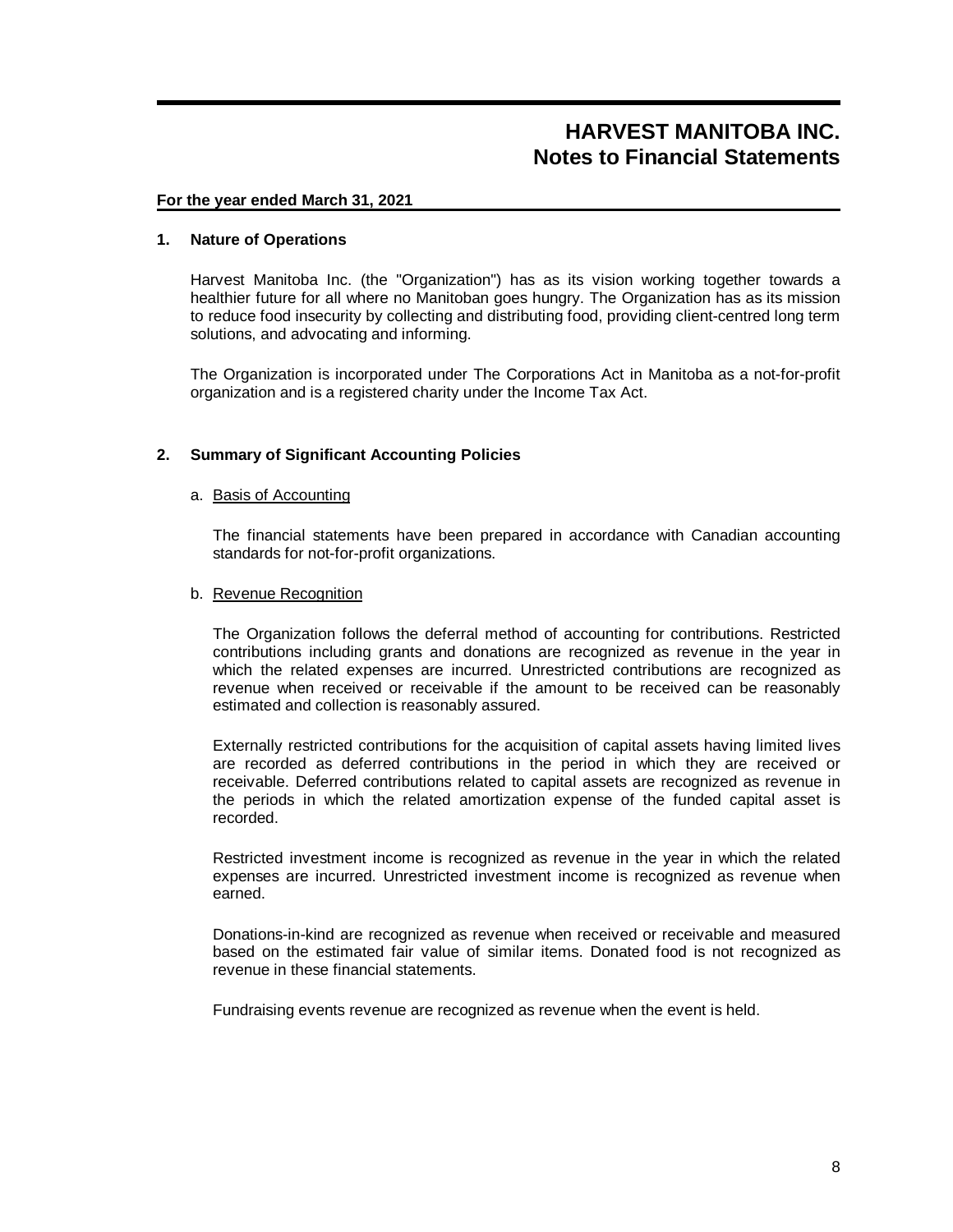#### **For the year ended March 31, 2021**

### **2. Summary of Significant Accounting Policies (continued)**

#### c. Capital Assets

Purchased capital assets are recorded at cost. Contributed capital assets are recorded at fair value at the date of contribution if fair value can be reasonably determined.

Amortization is provided over their estimated useful lives using the straight-line method as follows:

| Building       | 25 years     |
|----------------|--------------|
| Equipment      | 3 to 5 years |
| Paved surfaces | 5 years      |
| Vehicles       | 5 years      |

#### d. Contributed Services and Materials

Volunteers contributed approximately 64,700 hours in the year (132,600 hours in 2020) to assist the Organization in carrying out its service delivery activities. Volunteer hours are not recognized in the financial statements.

Not included in donations-in-kind revenue are approximately 11,440,000 pounds of donated food (10,900,000 pounds in 2020) that is used in the Organization's service delivery activities. Donated food is not recognized in the financial statements.

#### e. Financial Instruments

Financial instruments are recorded at fair value when acquired or issued. In subsequent periods, financial assets in actively traded markets are reported at fair value, with any unrealized gains and losses reported in income. All other financial instruments are reported at cost or amortized cost less impairment, if applicable. Financial assets are tested for impairment when changes in circumstances indicate the asset could be impaired. Transaction costs are the acquisition, sale or issue of financial instruments are expensed for those items remeasured at fair value at each statement of financial position date and charged to the financial instrument for those measured at amortized cost.

#### f. Use of Estimates

The preparation of financial statements in accordance with Canadian accounting standards for not-for-profit organizations requires management to make estimates and assumptions that affect the reported amounts of assets and liabilities at the date of the financial statements, and the reported amounts of revenue and expenses during the reporting period. Significant estimates applied in the preparation of these financial statements include the useful lives of capital assets. Actual results could differ from management's best estimates as additional information becomes available in the future.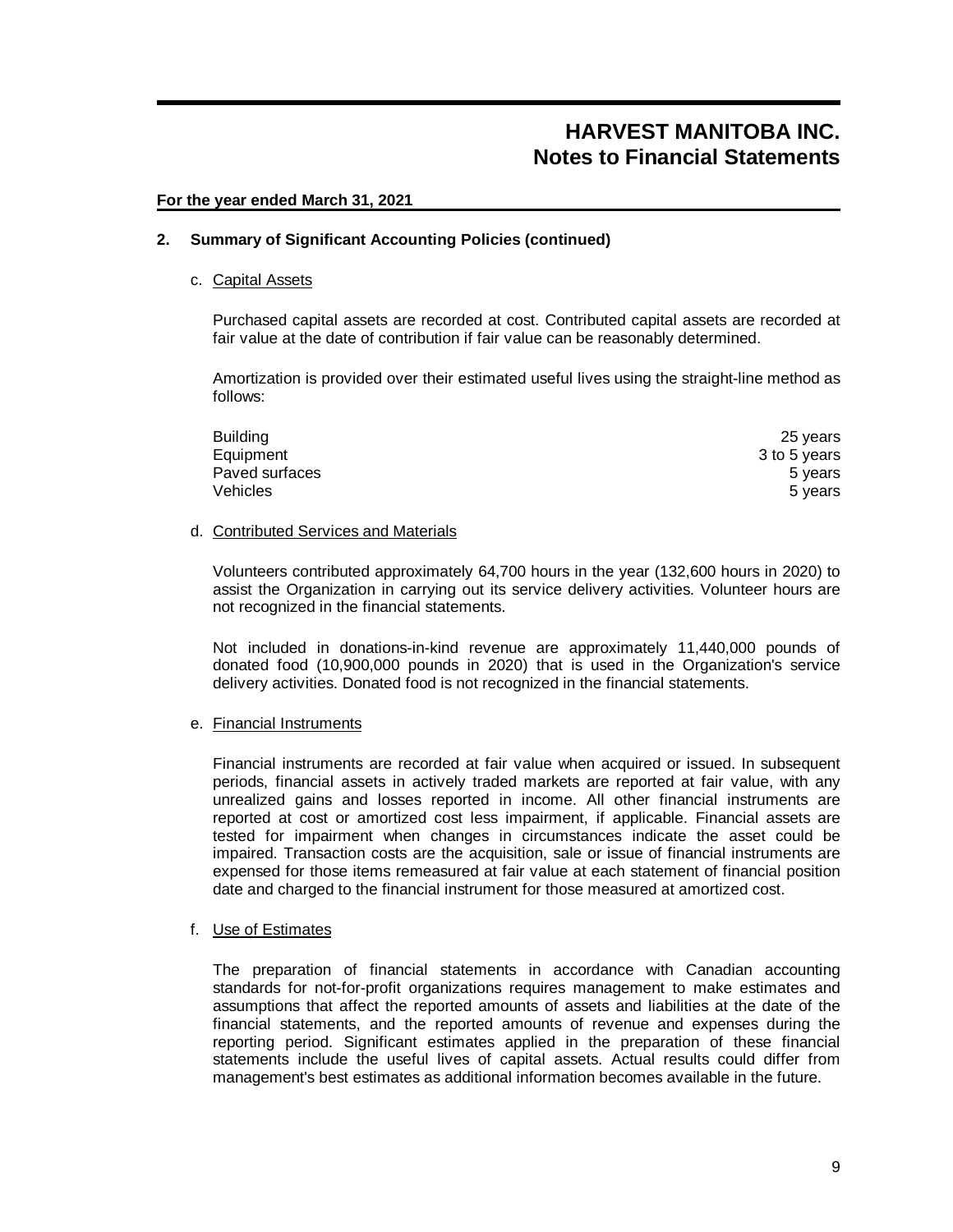#### **For the year ended March 31, 2021**

#### **3. Investments**

Investments consist of non-redeemable Guarantee Investment Certificates with interest at 1.25% maturing in June 2022 and July 2022.

#### **4. Capital Assets**

|                                  |                  |    |                             |    | 2021                     |                 |                             |     | 2020              |
|----------------------------------|------------------|----|-----------------------------|----|--------------------------|-----------------|-----------------------------|-----|-------------------|
|                                  | Cost             |    | Accumulated<br>Amortization |    | <b>Net Book</b><br>Value | Cost            | Accumulated<br>Amortization |     | Net Book<br>Value |
| Land                             | \$<br>643.905    | \$ | $\blacksquare$              | \$ | 643.905                  | \$<br>643.905   | \$<br>$\blacksquare$        | \$  | 643,905           |
| <b>Building</b>                  | 7.449.649        |    | 2,943,143                   |    | 4,506,506                | 7,031,343       | 2.647.843                   |     | 4,383,500         |
| Vehicles                         | 1,041,125        |    | 605.494                     |    | 435.631                  | 864.345         | 647.988                     |     | 216,357           |
| Computer equipment               | 219.212          |    | 210.070                     |    | 9.142                    | 210.493         | 206.705                     |     | 3,788             |
| Kitchen equipment                | 154,055          |    | 154,055                     |    |                          | 154.055         | 154,055                     |     |                   |
| Office equipment                 | 94.708           |    | 94.708                      |    |                          | 94.708          | 92.182                      |     | 2,526             |
| Paved surfaces                   | 273.230          |    | 243.943                     |    | 29.287                   | 273.230         | 243.055                     |     | 30,175            |
| Warehouse equipment              | 498,437          |    | 382,681                     |    | 115,756                  | 372.657         | 367.250                     |     | 5,407             |
| Equipment under<br>capital lease | 57,000           |    | 57,000                      |    |                          | 57,000          | 57,000                      |     |                   |
|                                  | \$<br>10.431.321 | S  | 4.691.094                   | S  | 5.740.227                | \$<br>9.701.736 | \$<br>4.416.078             | \$. | 5.285.658         |

During the year, the Board of Directors approved renovations to the warehouse of \$417,000 to be funded by contributions and unrestricted net assets. As at March 31, 2021, warehouse renovations were completed with \$418,306 incurred and included in building costs (\$73,890 in 2020).

Amortization expense of \$418,022 (\$369,149 in 2020) has been recorded which is included in food distribution expenses and support services expenses in the amount of \$412,131 (\$365,109 in 2020) and \$5,891 (\$4,041 in 2020), respectively.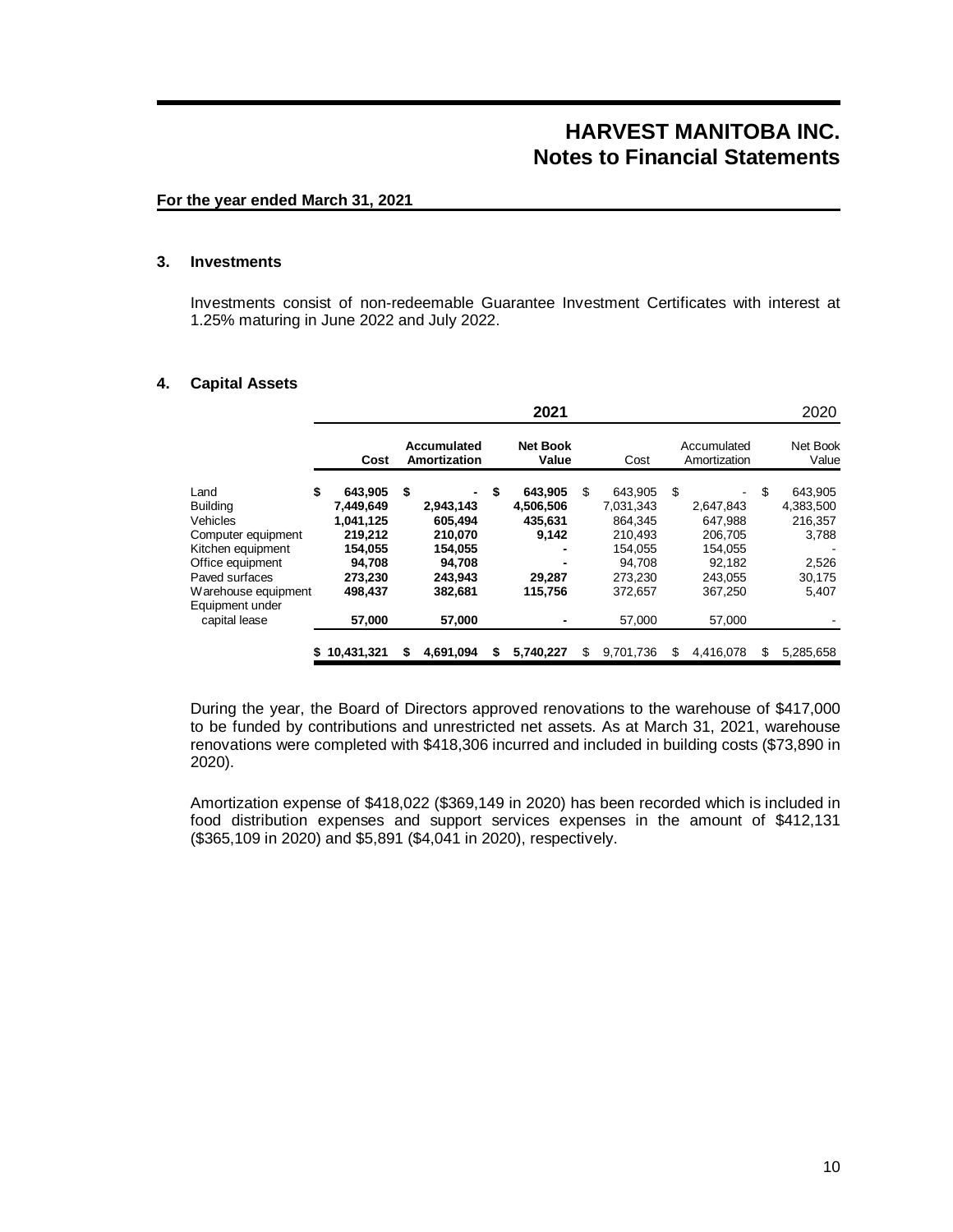### **For the year ended March 31, 2021**

| 5. | <b>Deferred Contributions</b>                                                                                                                  |                                          |     |                                 |
|----|------------------------------------------------------------------------------------------------------------------------------------------------|------------------------------------------|-----|---------------------------------|
|    |                                                                                                                                                | 2021                                     |     | 2020                            |
|    | Breakfast2Go<br>Balance, beginning of year<br>Add: Contributions received during the year<br>Less: Recognized as revenue during the year       | \$<br>242,515 \$<br>263,942<br>(186,288) |     | 31,662<br>304,353<br>(93, 500)  |
|    | Balance, end of year                                                                                                                           | 320,169                                  | \$  | 242,515                         |
|    | <b>First Steps</b><br>Balance, beginning of year<br>Add: Contributions received during the year<br>Less: Recognized as revenue during the year | 509,403<br>71,742<br>(179,744)           |     | 540,646<br>73,964<br>(105, 207) |
|    | Balance, end of year                                                                                                                           | 401,401                                  | \$  | 509,403                         |
|    | Other<br>Balance, beginning of year<br>Add: Contributions received during the year<br>Less: Recognized as revenue during the year              | \$<br>136,403<br>43,381<br>(80,031)      | \$. | 158,313<br>222,291<br>(244,201) |
|    | Balance, end of year                                                                                                                           | 99,753                                   | S   | 136,403                         |
|    | Total deferred contributions, end of year                                                                                                      | 821,323                                  | S   | 888,321                         |
|    |                                                                                                                                                |                                          |     |                                 |

#### **6. Deferred Contributions Related to Capital Assets**

Deferred contributions related to capital assets represents contributions received to fund the acquisition and construction of capital assets by the Organization with changes during the year as follows: **2021** 2020

|                                                                                                                          |   | LVL I                             |     | ∠∪∠∪                              |
|--------------------------------------------------------------------------------------------------------------------------|---|-----------------------------------|-----|-----------------------------------|
| Balance, beginning of year<br>Add: Contributions received during the year<br>Less: Recognized as revenue during the year | S | 4,197,303<br>380,046<br>(323,870) | \$. | 4,310,792<br>185,587<br>(299,076) |
| Balance, end of year                                                                                                     |   | 4,253,479                         | \$. | 4,197,303                         |
| The balance as at March 31 consists of the following:                                                                    |   | 2021                              |     | 2020                              |
| Deferred contributions related to capital assets<br>Unspent contributions for future capital assets acquisition          |   | 4,253,479                         | \$. | 4,180,469<br>16,834               |
| Balance, end of year                                                                                                     |   | 4,253,479                         | \$. | 4,197,303                         |
|                                                                                                                          |   |                                   |     |                                   |